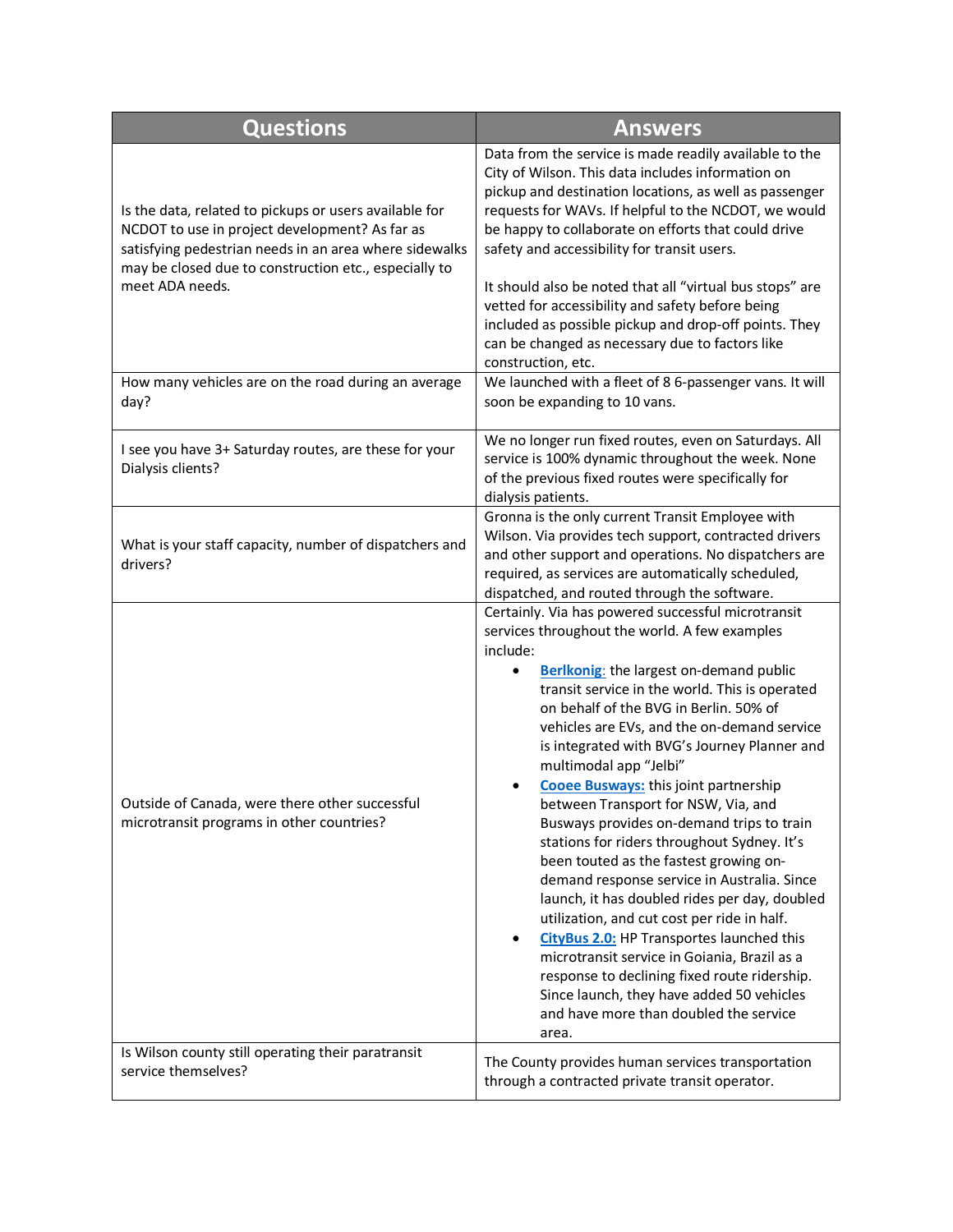| Will this session be submitted for possible AICP CM<br>credits? Thanks!                                                                                          | We have not registered this Webinar. There is a way<br>to use it as an elective credit I'm told, but I am not<br>aware of the process.                                                                                                                                                                                                                                                                                                                                                                                                                                                                                                                                                                                                                                                                                                                                                                                                                                                                                                                                                                                                                                                           |
|------------------------------------------------------------------------------------------------------------------------------------------------------------------|--------------------------------------------------------------------------------------------------------------------------------------------------------------------------------------------------------------------------------------------------------------------------------------------------------------------------------------------------------------------------------------------------------------------------------------------------------------------------------------------------------------------------------------------------------------------------------------------------------------------------------------------------------------------------------------------------------------------------------------------------------------------------------------------------------------------------------------------------------------------------------------------------------------------------------------------------------------------------------------------------------------------------------------------------------------------------------------------------------------------------------------------------------------------------------------------------|
| For visitors to town, would you steer them to the web-<br>based approach (so they don't have to install an app).<br>Can you pay through the web-based interface? | Visitors could use the web-based platform, make a<br>phone call, or download the Via app. The Via app can<br>also be used to request rides in other cities in which<br>Via operates on behalf of partners. These locations<br>include (among many others) NYC, DC, Birmingham,<br>St. Louis, Newton (MA), Worcester (MA), Jersey City,<br>Arlington (TX), and Salt Lake City.<br>Yes, you can pay through the web-based interface.                                                                                                                                                                                                                                                                                                                                                                                                                                                                                                                                                                                                                                                                                                                                                               |
| Olivia's email address does not match her last name,<br>FYI.                                                                                                     | Should be olivia.blahut@ridewithvia.com.                                                                                                                                                                                                                                                                                                                                                                                                                                                                                                                                                                                                                                                                                                                                                                                                                                                                                                                                                                                                                                                                                                                                                         |
| How is this different from a taxi service?                                                                                                                       | RIDE is public transit, funded by the City of Wilson. It<br>differs from a private taxi service in several key ways:<br>Because this is funded by the City, rides are<br>subsidized (as would any other form of public<br>transit). Fares are a flat \$1.50, with discounts<br>available for seniors, children, etc.<br>Rides are shared. The default in the RIDE<br>$\bullet$<br>service is that riders are assigned to share<br>vehicles with other passengers - this reduces<br>VMTs, congestion, and emissions.<br>This service includes accessibility features<br>that would not be found in a taxi service. For<br>example, the app has features to<br>accommodate riders with hearing/visual<br>impairments, WAVs are included in the fleet<br>and automatically dispatched to riders who<br>need them, and we have included mobility<br>aids in the vehicles to help riders with limited<br>mobility.<br>The City has immense control over the<br>service. The branding reflects the city's<br>identity and logo. Further, the City has the<br>ability to adjust service hours, zones of<br>service, fares, and parameters (e.g.,<br>maximum wait time) by working with the Via<br>team. |
| How many vehicles in Wilson before and after<br>Microtransit?                                                                                                    | To run the fixed route service daily, it took 3 30'<br>transit coaches with a seating capacity of 26 and one<br>25' LTV with 15 seats, 2 wheelchair stations and 1<br>double foldaway bench.                                                                                                                                                                                                                                                                                                                                                                                                                                                                                                                                                                                                                                                                                                                                                                                                                                                                                                                                                                                                     |
|                                                                                                                                                                  | RIDE launched with 8 vehicles and will soon be<br>expanding to 10 vehicles.                                                                                                                                                                                                                                                                                                                                                                                                                                                                                                                                                                                                                                                                                                                                                                                                                                                                                                                                                                                                                                                                                                                      |
| Does the service aggregate rides/riders together? Or<br>is it one person per ride service?                                                                       | The service certainly aggregates riders together. The<br>algorithm efficiently identifies riders travelling in the<br>same direction, matches them to a suitable vehicle,                                                                                                                                                                                                                                                                                                                                                                                                                                                                                                                                                                                                                                                                                                                                                                                                                                                                                                                                                                                                                        |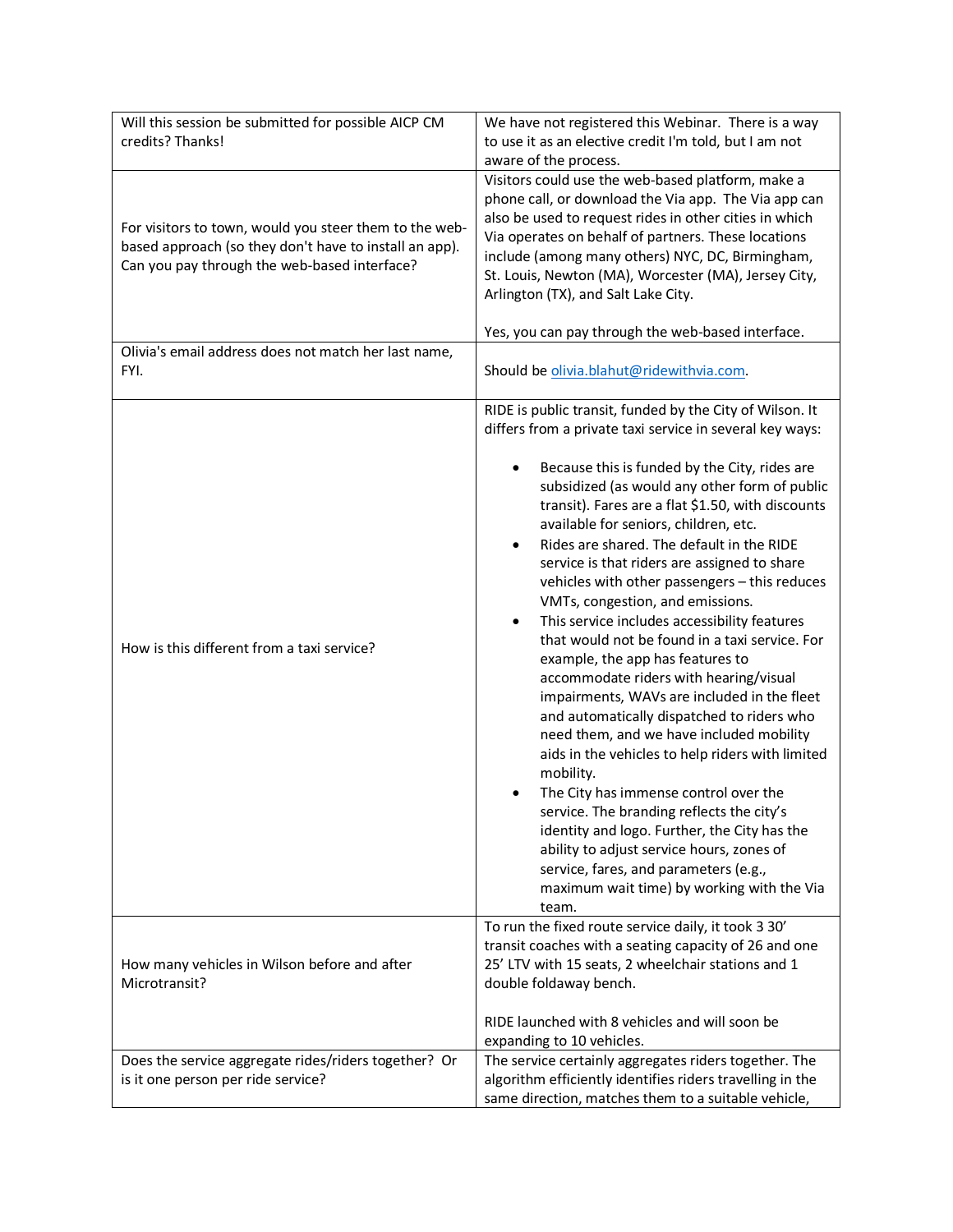|                                                         | and directs riders and drivers to the best possible         |
|---------------------------------------------------------|-------------------------------------------------------------|
|                                                         | pickup location - i.e., a virtual bus stop. Aggregating     |
|                                                         | riders and rides together reduces VMTs, emissions,          |
|                                                         | and congestion.                                             |
|                                                         |                                                             |
|                                                         | Currently, we are limiting vehicle capacity to 3            |
|                                                         | "unlinked passengers" due to COVID, but the total           |
|                                                         | passenger capacity is 6.                                    |
|                                                         | We are limiting vehicle capacity to 3 riders currently.     |
|                                                         | Drivers are given cleaning materials to keep the            |
| How do you handle COVID safety concerns?                | vehicle sanitized. We have installed partitions in the      |
|                                                         | vehicles to separate drivers and riders. Drivers are        |
|                                                         | required to wear masks; riders are requested to do so.      |
| What is your cost per trip?                             | This data will be more useful once the service has          |
|                                                         | more fully matured.                                         |
| How many square miles are you covering?                 | 31 square miles                                             |
| What did the City of Wilson do to ensure they meet      | We are providing an equal level of service for riders       |
| FTA's ADA compliance while operating an all-day         | with and without disabilities. Riders with disabilities     |
| microtransit service?                                   | can request a WAV for their rides. Furthermore, riders      |
|                                                         | with mobility issues can request "curb to curb" service     |
|                                                         | rather than "corner to corner".                             |
| Has Via done any work with assisting in contact tracing | The data from Via-powered services can certainly be         |
| efforts for both drivers and riders?                    | used to assist in contact tracing if it would be useful to  |
|                                                         | our city/agency partners!                                   |
|                                                         | In this case, Wilson had already switched to a demand       |
|                                                         | response service (manually scheduled) due to COVID.         |
| VIA immediately replaced the fixed route, or were       | So, the transition to entirely on-demand happened           |
| both overlapping in operations for a time?              | immediately. In other cases, Via has launched services      |
|                                                         | with concurrent operations of fixed route and on-           |
|                                                         | demand for a short period to aid in a smooth<br>transition. |
|                                                         | In addition to the rigorous driver onboarding and           |
|                                                         | monitoring, Via takes extensive precautions to ensure       |
|                                                         | passenger safety.                                           |
|                                                         |                                                             |
|                                                         | Driver Distraction: Drivers' in-app tasks are               |
|                                                         | intentionally limited in order to minimize distractions     |
|                                                         | and allow them to concentrate on driving safely.            |
|                                                         | During training, drivers are instructed to interact with    |
|                                                         | the app or with Via support only when stopped safely.       |
| How is safety mitigated?                                |                                                             |
|                                                         | Passenger Verification: To ensure Via knows which           |
|                                                         | passengers are in the vehicle, drivers are instructed to    |
|                                                         | ensure they are picking up the correct passenger. At        |
|                                                         | the top of their screens, drivers will see a task list with |
|                                                         | actionable instructions. When making a pickup, the          |
|                                                         | driver will confirm the passenger's first name and          |
|                                                         | mark them as picked-up in the app.                          |
|                                                         |                                                             |
|                                                         | Driver/Vehicle Verification: Before a rider is picked       |
|                                                         | up, they are able to track their vehicle and its real-      |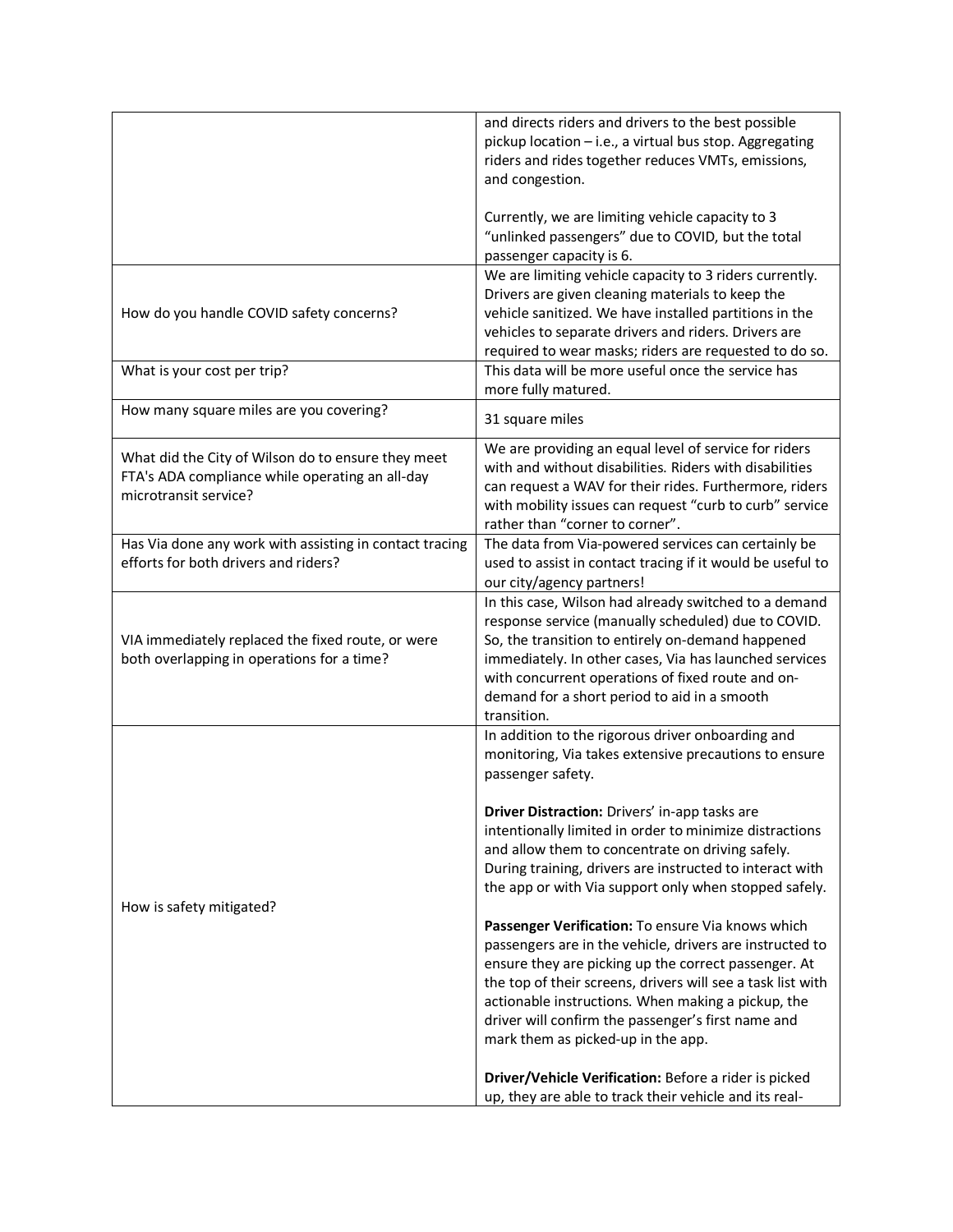|                                                                                                                                                                                       | time progress on the map. Additionally, riders are<br>provided:<br>Walking directions to their virtual bus stop<br>Vehicle information, including license plate,<br>$\bullet$<br>driver name, driver photo, and vehicle ID<br>number<br>Riders receive an SMS alert when their Via is two<br>minutes away and another when the driver has<br>arrived at the assigned pickup corner. They can<br>respond to this SMS at any time to reach a live service<br>support representative. Via trains all service support<br>staff to assist passengers and drivers with any issue<br>that may arise, including emergencies.<br>The old buses are still in Wilson and could be used if |
|---------------------------------------------------------------------------------------------------------------------------------------------------------------------------------------|--------------------------------------------------------------------------------------------------------------------------------------------------------------------------------------------------------------------------------------------------------------------------------------------------------------------------------------------------------------------------------------------------------------------------------------------------------------------------------------------------------------------------------------------------------------------------------------------------------------------------------------------------------------------------------|
| Can you talk about the transition process? What<br>about the old buses, shelters, drivers, etc.?                                                                                      | the City were ever to re-instate fixed route. The<br>shelters are also still installed and could be re-<br>purposed to provide shelter at commonly used virtual<br>bus stops.                                                                                                                                                                                                                                                                                                                                                                                                                                                                                                  |
| Will you speak to the project timeline, from issuance<br>of the RFP to implementation?                                                                                                | RFP was released in March, procurement and<br>contracting through June. Launch team worked<br>through July and August for a September 1st launch<br>date.                                                                                                                                                                                                                                                                                                                                                                                                                                                                                                                      |
| Age profile of riders?                                                                                                                                                                | We do not capture information on riders' ages.                                                                                                                                                                                                                                                                                                                                                                                                                                                                                                                                                                                                                                 |
| I see that the pick-ups are done at a centralized "bus<br>stop" type place - are drop offs done the same way, or<br>are passengers dropped off exactly where they<br>requested to go? | Yes, pick-ups and drop-offs both occur at "virtual bus<br>stops". We ask the rider to walk a short distance to a<br>VBS to maximize the system's efficiency and limit<br>detours. Instead of relying on a limited number of<br>traditional bus stops, Via's system generates<br>thousands of VBS locations - corners, businesses, etc.<br>where vehicles can safely stop for pickups and drop-<br>offs. Under this service model, riders choose their<br>selected origin and destination, and Via's system will<br>select the best-suited VBS.                                                                                                                                 |
| Are the miles traveled by the on-demand vehicles<br>reported to NTD as revenue miles?                                                                                                 | Yes.                                                                                                                                                                                                                                                                                                                                                                                                                                                                                                                                                                                                                                                                           |
| Did this completely replace the fixed route system in<br>Wilson? Or do fixed routes still operate in some areas<br>of town?                                                           | In Wilson, microtransit completely replaced the fixed<br>route system. In other transit networks, this would not<br>be the right decision. Other agencies have deployed<br>microtransit as a complement to their fixed route<br>networks, most often by using it to:<br>Provide first/last mile connections to fixed<br>$\bullet$<br>route<br>Supplement coverage in areas where it's not<br>efficient to run fixed route<br>Provide late night or weekend service during<br>off-peak hours<br>Provide accessible service for seniors or<br>people with disabilities                                                                                                           |